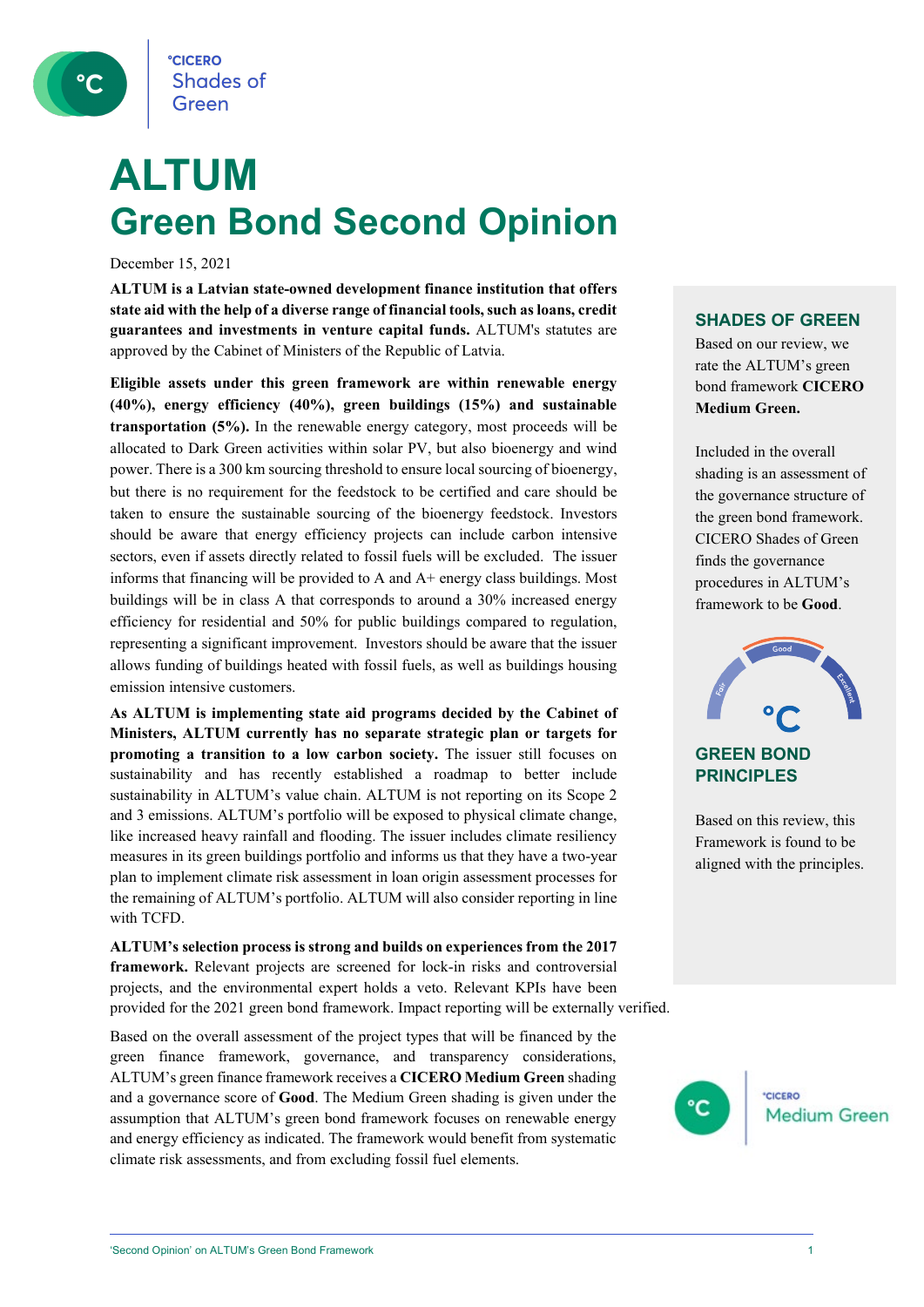

**CICERO**<br>Shades of<br>Green

# **Contents**

| 1              |                                                                                                                                |    |
|----------------|--------------------------------------------------------------------------------------------------------------------------------|----|
|                |                                                                                                                                |    |
| $\overline{2}$ | Brief description of ALTUM's green bond framework and related policies <b>Exercise ACTION</b> is a set of the state of         |    |
|                |                                                                                                                                |    |
|                |                                                                                                                                |    |
|                |                                                                                                                                |    |
|                |                                                                                                                                |    |
|                |                                                                                                                                |    |
| 3              |                                                                                                                                |    |
|                |                                                                                                                                |    |
|                |                                                                                                                                |    |
|                |                                                                                                                                |    |
|                |                                                                                                                                |    |
|                |                                                                                                                                |    |
|                |                                                                                                                                |    |
|                |                                                                                                                                |    |
|                |                                                                                                                                | 14 |
|                | Appendix 2: About CICERO Shades of Green <b>Call 2018</b> Contract to the Contract of Appendix 2: About CICERO Shades of Green | 15 |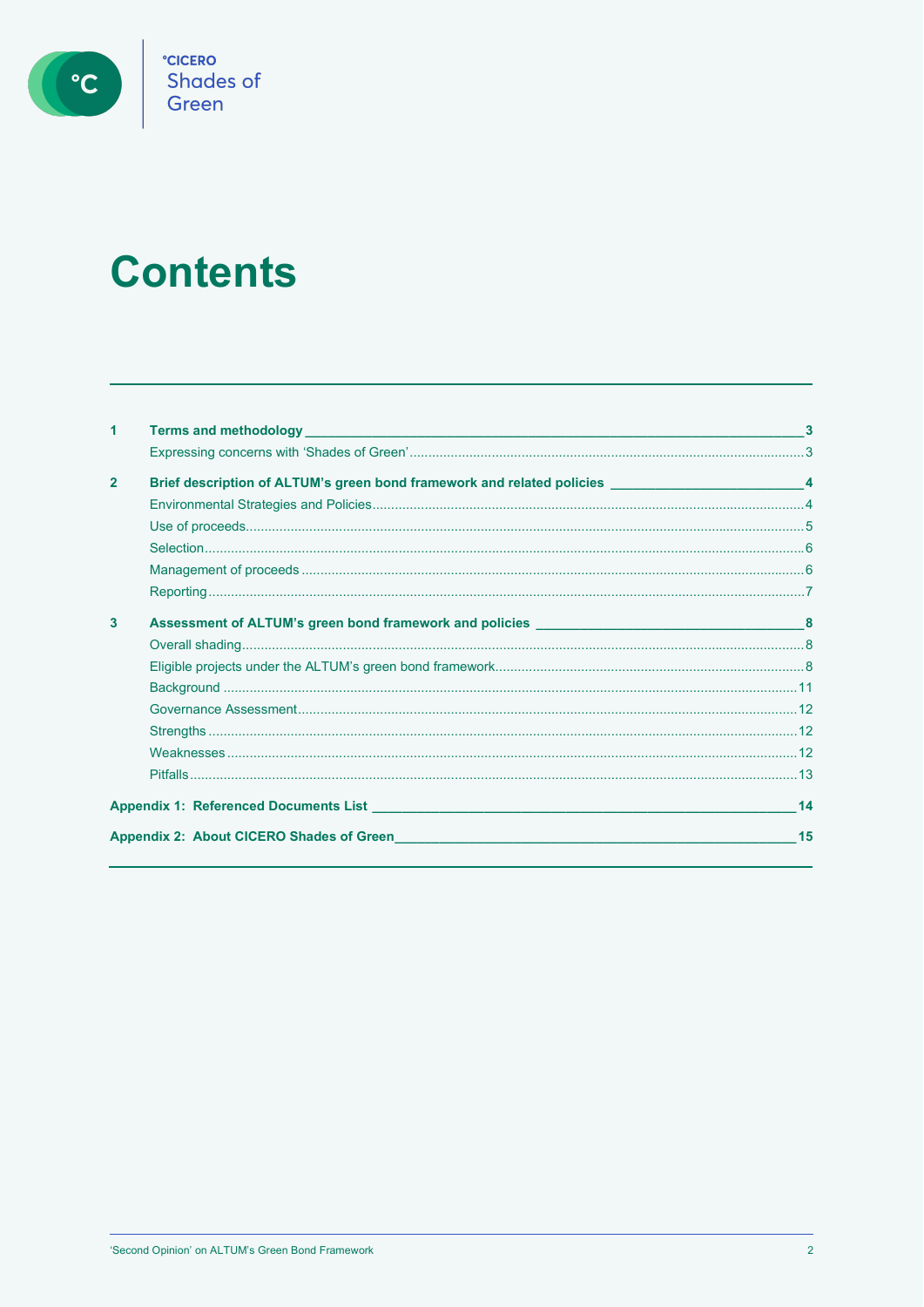

### <span id="page-2-0"></span>**1 Terms and methodology**

This note provides CICERO Shades of Green's (CICERO Green) second opinion of the client's framework dated September 2021**.** This second opinion remains relevant to all green bonds and/or loans issued under this framework for the duration of three years from publication of this second opinion, as long as the framework remains unchanged. Any amendments or updates to the framework require a revised second opinion. CICERO Green encourages the client to make this second opinion publicly available. If any part of the second opinion is quoted, the full report must be made available.

<span id="page-2-1"></span>The second opinion is based on a review of the framework and documentation of the client's policies and processes, as well as information gathered during meetings, teleconferences and email correspondence.

#### **Expressing concerns with 'Shades of Green'**

CICERO Green second opinions are graded dark green, medium green or light green, reflecting a broad, qualitative review of the climate and environmental risks and ambitions. The shading methodology aims to provide transparency to investors that seek to understand and act upon potential exposure to climate risks and impacts. Investments in all shades of green projects are necessary in order to successfully implement the ambition of the Paris agreement. The shades are intended to communicate the following:



Sound governance and transparency processes facilitate delivery of the client's climate and environmental ambitions laid out in the framework. Hence, key governance aspects that can influence the implementation of the green bond are carefully considered and reflected in the overall shading. CICERO Green considers four factors in its review of the client's governance processes: 1) the policies and goals of relevance to the green bond framework; 2) the selection process used to identify and approve eligible projects under the framework, 3) the management of proceeds and 4) the reporting on the projects to investors. Based on these factors, we assign an overall governance grade: Fair, Good or Excellent. Please note this is not a substitute for a full evaluation of the governance of the issuing institution, and does not cover, e.g., corruption.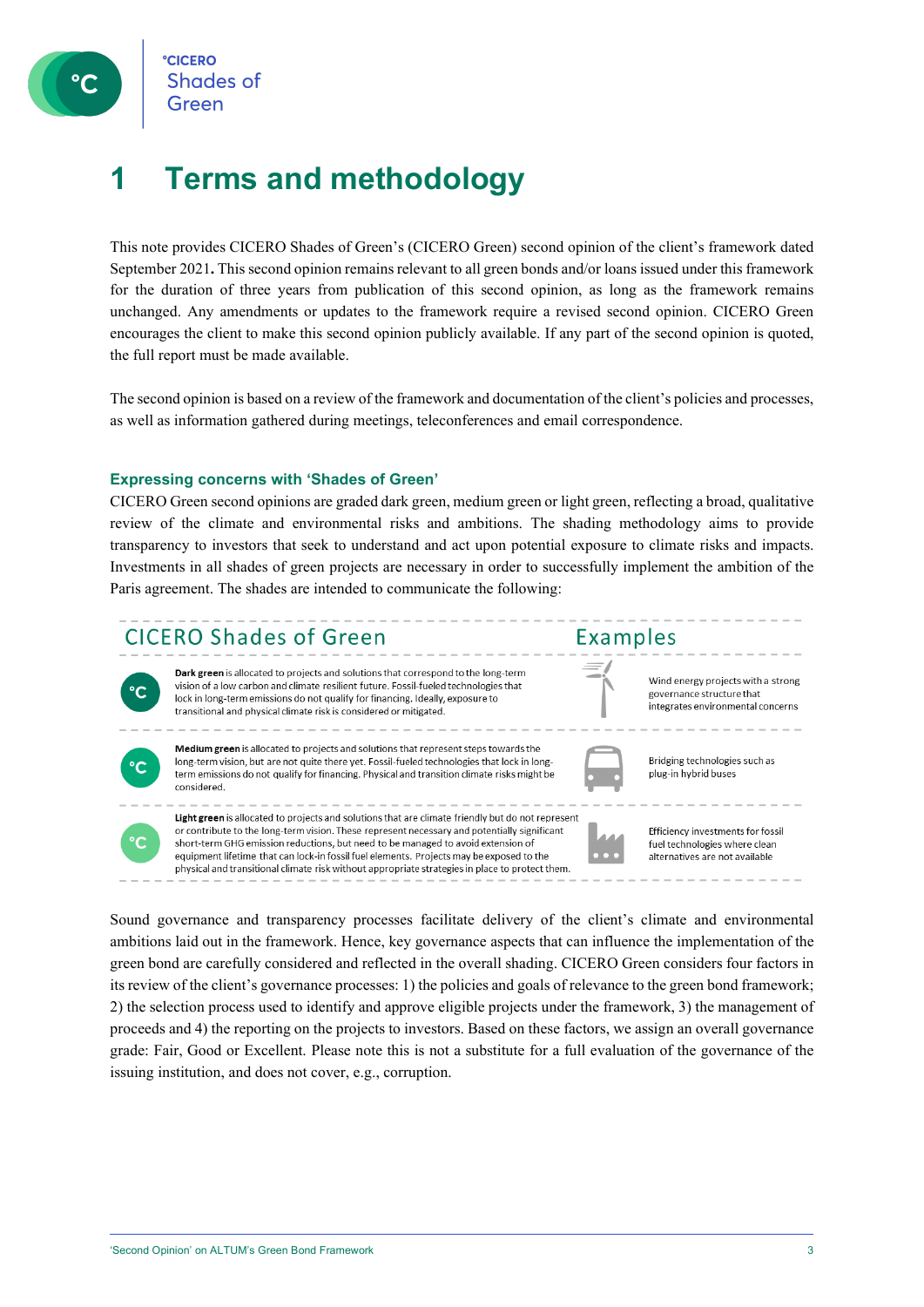

## <span id="page-3-0"></span>**2 Brief description of ALTUM's green bond framework and related policies**

ALTUM is a Latvian state-owned development finance institution, which offers state aid for various target groups with the help of financial tools such as loans, credit guarantees and investing in venture capital funds. ALTUM develops and implements state aid programs that will be implemented with public resources (European Union, national and other international institutions and ALTUM's own financing). ALTUM's shareholders consist of the Republic of Latvia's Ministry of Finance, the Ministry of Economics and the Ministry of Agriculture. The issuer's operations are governed by the Development Finance Institution Law and is also organized according to the best practices of corporate governance principles stipulated by the Commercial Law and the Law on Governance of Capital Shares of a Public Person and Capital Companies. ALTUM's statues are approved by the Cabinet of Ministers of the Republic of Latvia.

During the Covid-19 pandemic ALTUM has been actively involved in mitigating the negative impacts of Covid-19 in the business sector, and new financial instruments for support were developed in cooperation with the Ministry of Economics.

As of 31 December 2020, ALTUM's gross financial instruments portfolio was EUR 804 million consisting of 26,578 projects. This SPO is an update of the SPO on ALTUM's green bond framework from 2017. The project categories in the 2021 framework are the same as in 2017.

#### <span id="page-3-1"></span>**Environmental Strategies and Policies**

ALTUM focuses on sustainable development and innovative solutions for ensuring financial stability, and defines business sustainability as long-term value creation, taking into account economic, ethical, social and environmental considerations. As ALTUM is administering and implementing state aid programs decided by the cabinet, ALTUM currently has no separate strategic plan or targets for promoting a transition to a low carbon society. According to the issuer, ALTUM's ambition level on sustainability is mainly driven by its main stakeholders like investors and international lenders, and they have established a roadmap to strengthen the integration of ESG aspects in ALTUM within the coming three years. This includes among others to work with their customers to map the carbon footprint of its portfolio, and from this identify and exclude the most emissions-intensive clients. ALTUM informs us that they will work to establish concrete sustainability targets and to integrate relevant EU legislation, like the EU Taxonomy.

ALTUM commits to reducing its own direct negative environmental impacts by improving and reducing the thermal energy used, increase energy efficiency, carry out gradual replacement of the ALTUM's car fleet to hybrid and electric cars, establish an alternative choice of transport in addition to the car fleet, reduce waste generation and ensure waste sorting, evaluate and, as far as possible, choose more environmentally friendly resources during work travels. ALTUM is calculation their scope 1 emissions and saw a reduction in CO<sub>2</sub>-emissions of 36.1% from 2018 to 2019, and 22.4% from 2019 to 2020. The reductions were achieved by among others improving the energy efficiency of ALTUM offices, and remote work due to Covid-19. The issuer is not reporting on its scope 2 and 3 emissions.

ALTUM's portfolio will be exposed to physical climate change, like increased heavy rainfall and flooding. For green buildings, ALTUM includes climate resiliency measures, e.g. related to increased precipitation and temperature changes. The issuer further informs us that climate risk assessment will be incorporated in loan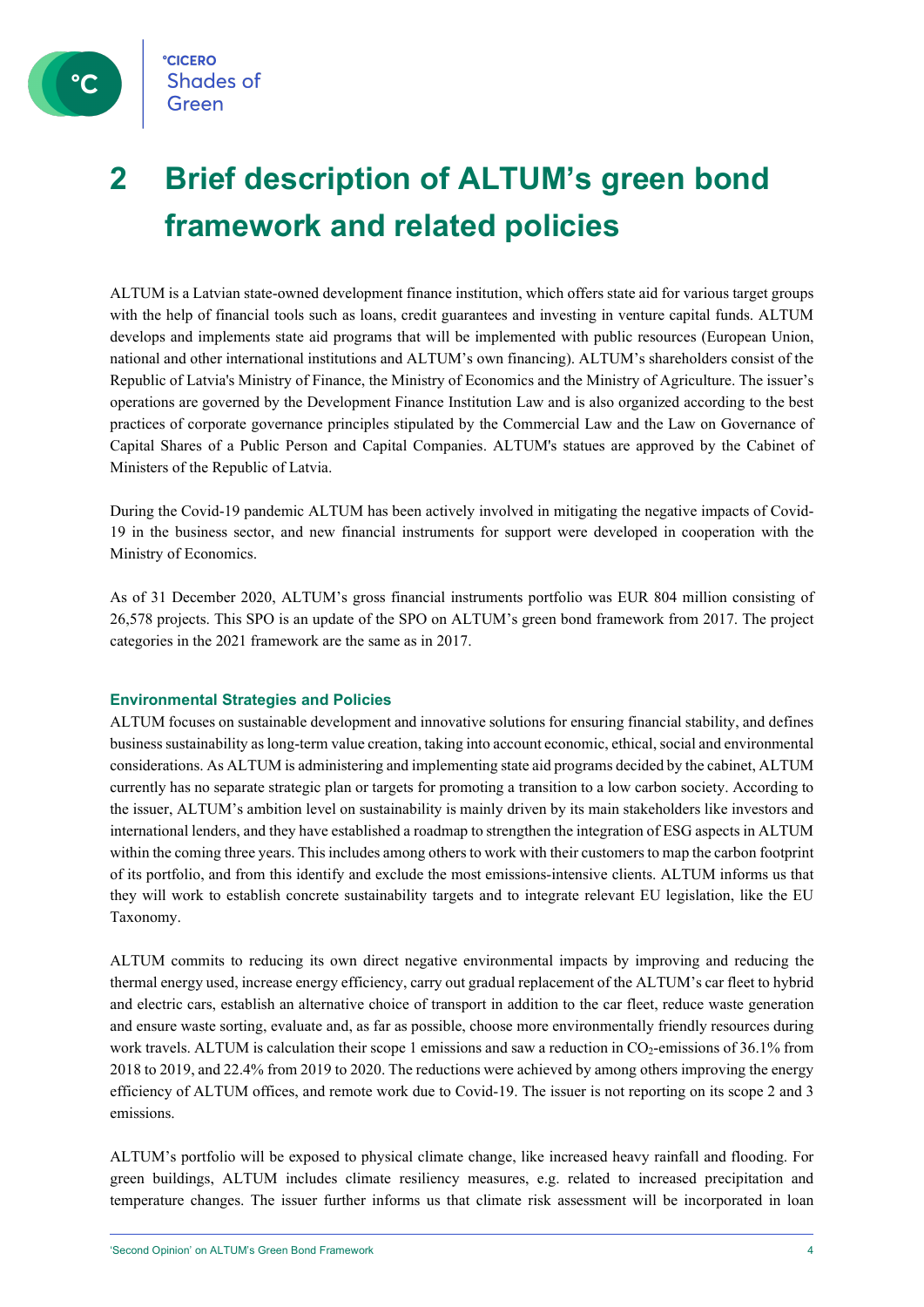**CICERO** <sup>e</sup>cicero<br>Shades of

origination assessment processes covering Altum portfolio, gradually starting with (i) RRF (Recovery and Resilience Facility<sup>[1](#page-4-1)</sup>) "climate" programmes' projects, (ii) the green bond framework 2021 projects and (iii) new sustainability products, followed by other products for SME, to promote the transition of the clients towards lowcarbon and climate resilient economy. The expected implementation timeline for (i) - (iii) is 30 June 2022, while for the whole SME segment it is planned to implement along with ESG aspects integration in credit risk assessment until 31 March 2023 at latest. The issuer will also consider the implementation of TCFD-reporting while integrating ESG aspects in credit risk management.

The issuer works to increase the environmental understanding of employees in environmental protection issues. Furthermore, ALTUM promotes the inclusion of the basic green principles in procurement procedures and towards suppliers and partners. ALTUM has not established a Code of Conduct, but is adhering to the government's procedure on green public procurements for the procurement of e.g. office supplies and indoor lighting. ALTUM also functions as the manager of the State Energy Efficiency Fund and has by that a duty to inform the public regarding the importance and practical benefits of energy efficiency and provide consultations in the field of energy efficiency and construction.

As of 30 June 2021, ALTUM has committed a total of 18.1 million EUR and disbursed a total of 15.7 million EUR for green projects that are estimated in total to generate an annual reduction in GHG emissions of 7,945 tonnes  $CO<sub>2</sub>e$ . That in turn corresponds to an estimated reduction of 439 tonnes  $CO<sub>2</sub>e$  per 1 million EUR committed annually. In the future, the main reductions are expected to come from energy efficiency projects.

ALTUM has received the Platinum category award in the Latvian Sustainability Index, and in September 2021 ALTUM joined Nasdaq Sustainable Bonds Network. Sustainability in ALTUM builds on the UN sustainable development goals (SDGs), and ALTUM considers that their green bond framework has an influence on among others the following SDGs: SDG 7 (Affordable and clean energy), SDG 9 (Industry, innovation and infrastructure), SDG 11 (Sustainable cities and communities) and SDG 13 (Climate action). ALTUM has also committed to the following international regimes:

- The United Nations Global Compact (UNGC)
- Financial Initiative (UNEP FI) of the United Nations Environment Programme
- The OECD Guidelines for Multinational Enterprises
- The Carbon Discovery Project (CDP)
- <span id="page-4-0"></span>- United Nations Principles for Responsible Investment (UN PRI)

#### **Use of proceeds**

Eligible projects are specifically selected loans to Latvian clients, funded, in whole or in part, by ALTUM with the purpose of promoting the transition to low carbon and sustainable development in accordance with the ALTUM loan programs.

As in ALTUM's green bond framework from 2017, the green bond framework of 2021 will allocate green bond proceeds to finance and refinance projects within renewable energy, energy efficiency, green buildings and sustainable transportation. As for the 2017 green proceeds, most proceeds will be used to finance new projects (more than 90%). Green bond proceeds are allocated to individual projects. ALTUM's green bonds will not finance nuclear power or fossil-fuel related power generation projects.

Under the 2017 framework, 75% of green proceeds were provided for energy efficiency measures, 23% for sustainable transportation and 2% for renewables. The issuer informs that they estimate an increase in proceeds

<span id="page-4-1"></span><sup>1</sup> [Commission endorses Latvia's plan \(europa.eu\)](https://ec.europa.eu/commission/presscorner/detail/en/IP_21_3134)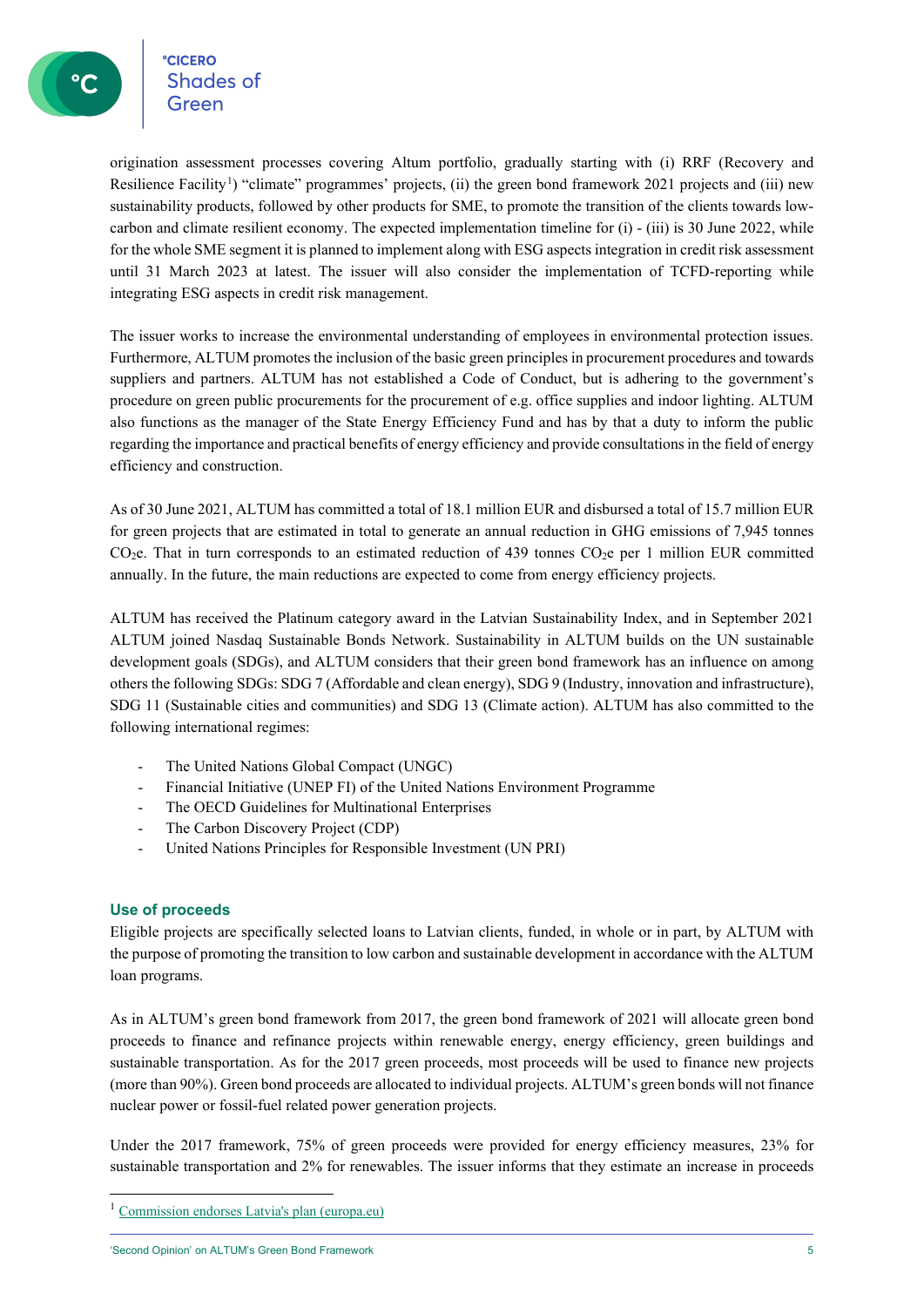**CICERO**<br>Shades of **CICERO** 

related to renewable energy to 40% (mainly solar PV) and 40% for energy efficiency<sup>[2](#page-5-2)</sup>. The issuer also confirms that allocations from the green bond proceeds to bioenergy will be restricted to a maximum of 20% of the total allocation to renewable energy projects. For green buildings the expected share is 15% and restricted to a maximum of 30% of the total allocations. 5% is expected to be used for sustainable transportation.

<span id="page-5-0"></span>The share of proceeds from ALTUM's Green Bonds that are allocated to new projects and to completed projects respectively at the time of approval will be reported upon in the annual Investor Letter.

#### **Selection**

The selection process is a key governance factor to consider in CICERO Green's assessment. CICERO Green typically looks at how climate and environmental considerations are considered when evaluating whether projects can qualify for green finance funding. The broader the project categories, the more importance CICERO Green places on the governance process.

Green projects will be evaluated according to: a) ALTUM's creditworthiness appraisal methodology for business loans, b) the green bond framework and c) the related legislation. Potential green projects will be selected and approved in consensus by the Loan and Guarantee Department and the Energy Efficiency Programme Department. Only projects where there is a high likelihood that the net, long-term environmental effects are positive will be approved. The issuer informs that the experience with the selection process from the 2017 issuance is positive, and they are planning on continuing using the same process with a specialized unit responsible for the program implementation. In 2019 the issuer included a regional branch network in the process, the role of this network may be expanded in the future.

ALTUM aims to follow the EU sustainable finance best industry practices when assessing environmental and social risks. Eligible projects must comply with national as well as EU regulations and standards, including environmental and social requirements. ALTUM will use its internal experts with environmental competence when evaluating environmental and social risks in potential green projects. The environmental experts have veto power, and no decision on a project will be taken without a positive review from the environmental expert. ALTUM's Project Evaluation and Selection Process consist of evaluating the resilience and environmental impact of eligible projects and potential lock-in and rebound effects, and the issuer informs that projects with a substantial risk for lock-in of non-sustainable technologies will not be funded. According to the issuer, they will also screen for controversial projects.

The issuer further informs that employees in Energy Efficiency Programme department (EEPD) have broad capacity and competence in energy efficiency related areas. When EEPD employees lack adequate competence, ALTUM will insource that competence, e.g. from The State Environmental Service; Department of Environmental Science (University of Latvia, Faculty of Geography and Earth Sciences).

<span id="page-5-1"></span>If for any reason, a green project ceases to meet the environmental criteria on the basis of which it was approved, the project will be removed from pool of eligible projects for financing from ALTUM's green bonds.

#### **Management of proceeds**

CICERO Green finds the management of proceeds of ALTUM to be in accordance with the Green Bond Principles. The green bond proceeds will be managed by ALTUM on an aggregated basis for multiple green bonds, and ALTUM will allocate its proceeds from the green bonds to eligible projects selected in accordance with the eligible project criteria.

<span id="page-5-2"></span><sup>&</sup>lt;sup>2</sup> The issuer informs that they are providing financing (loans, guarantees and grants) under separate programs for energy efficiency measures in residential multiapartment buildings and single-family houses.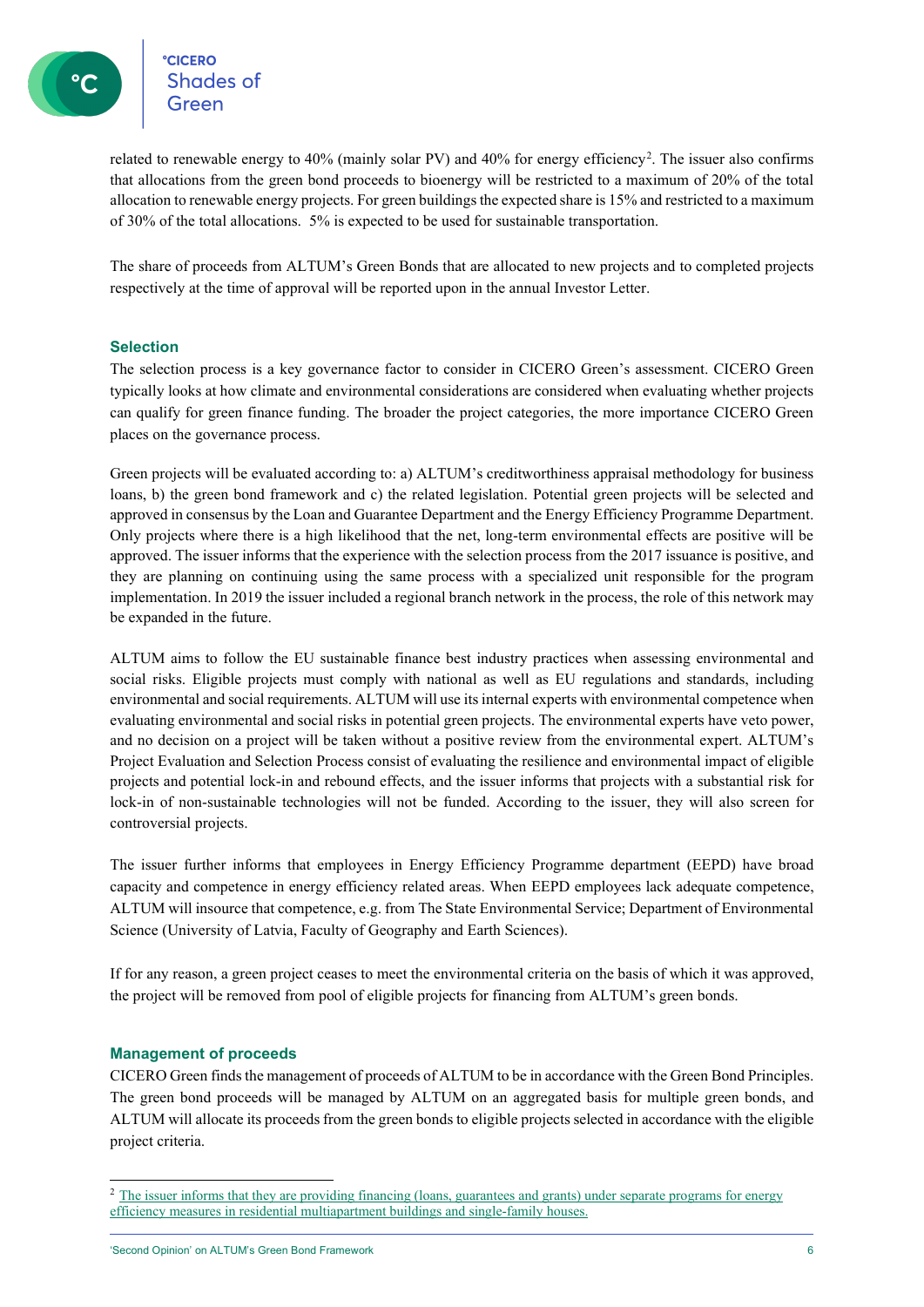ALTUM will record all the green projects under the project categories which forms the basis for the impact reporting. The net proceeds from the issue of green bonds shall be credited to a separate account with the purpose of financing eligible projects.

As long as green bonds are outstanding and proceeds from issues are available on a separate account, ALTUM shall, at the end of every fiscal quarter, deduct funds from the separate account in an amount equal to disbursements to eligible projects made during such quarter.

Until disbursement to eligible projects, the separate account balance will be placed as part of the liquidity reserve. Projects that are no longer eligible will be substituted as soon as practicable, on a best effort basis. Where proceeds cannot be immediately allocated or reallocated, ALTUM has the possibility to invest the balance of the net proceeds at their own discretion either in short-term liquid ESG instruments or in cash or cash equivalents. According to the issuer, such investments cannot be linked to the financing of activities which may conflict with the environmental objectives of ALTUM's Green Bond Framework, thereby excluding assets assosiated with fossil fuels.

#### <span id="page-6-0"></span>**Reporting**

Transparency, reporting, and verification of impacts are key to enable investors to follow the implementation of green finance programs. Procedures for reporting and disclosure of green finance investments are also vital to build confidence that green finance is contributing towards a sustainable and climate-friendly future, both among investors and in society.

To enable investors to follow the development of ALTUM's green bonds and to get insight into prioritized areas, ALTUM will provide an annual investor letter including:

- 1) aggregated overview of financed eligible projects at project category level
- 2) project-by-project list of financed eligible projects
- 3) a selection of eligible projects descriptions with impact reporting
- 4) the share allocated to new projects and to completed projects respectively, and
- 5) a summary of ALTUM's green bond development.

ALTUM encourages and promotes the use of impact reporting and will provide that when feasible at the eligble project category level on an aggregated basis as well as on project basis in respective project-by-project report as annex to annual investor letters. The expected reduction of GHG emissions for energy efficiency and renewable energy project categories has been calculated based on respective conversion rates applied to estimated energy savings according to a local methodology<sup>[3](#page-6-1)</sup>. The issuer informs that reporting has been working well for the 2017 green framework, and they intend to report along the same lines for the updated framework. Relevant KPIs have been provided.

The internal tracking method and the allocation of funds from the green bond proceeds will be verified by ALTUM's Internal Audit Department or an external third party appointed by ALTUM. The investor letter and the opinion of the Internal Audit Department or external third party will be made publicly available on ALTUM's web page. Impact reporting will be verified externally.

<span id="page-6-1"></span><sup>3</sup> Republic of Latvia Cabinet Regulation No. 42 "Methodology for Calculating Greenhouse Gas Emissions", 23 January 2018. Conversion rates for Latvia are based on the particular country's energy balance (LV energy consumption balance includes considerable portion of renewable energy) thus leading to lower reduction of GHG emissions as might be in other countries with different structure of the country's energy balance for projects with similar energy saving.

<sup>&#</sup>x27;Second Opinion' on ALTUM's Green Bond Framework 7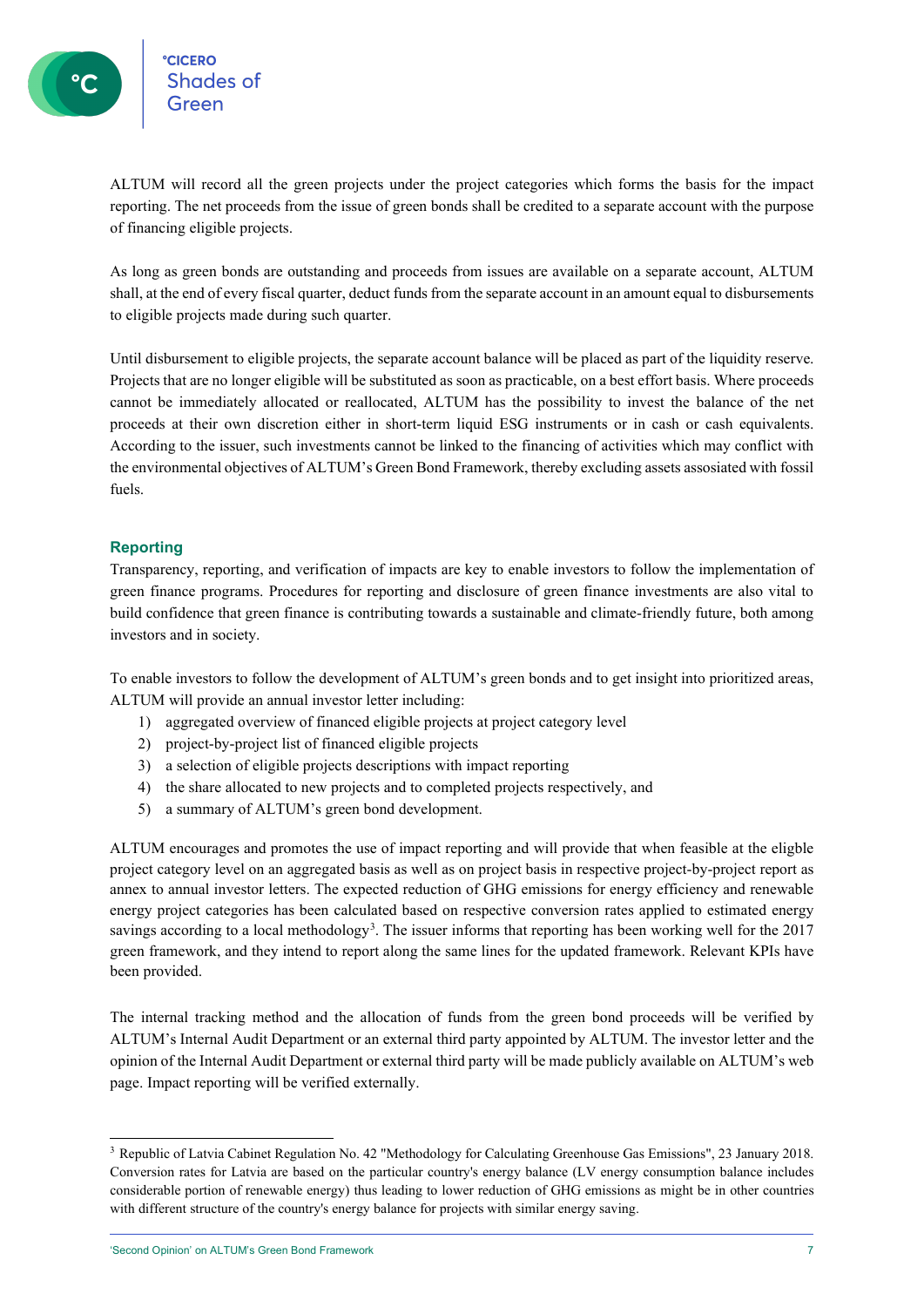

## <span id="page-7-0"></span>**3 Assessment of ALTUM's green bond framework and policies**

The framework and procedures for ALTUM's green bond investments are assessed and their strengths and weaknesses are discussed in this section. The strengths of an investment framework with respect to environmental impact are areas where it clearly supports low-carbon projects; weaknesses are typically areas that are unclear or too general. Pitfalls are also raised in this section to note areas where ALTUM should be aware of potential macrolevel impacts of investment projects.

#### <span id="page-7-1"></span>**Overall shading**

Based on the project category shadings detailed below, and consideration of environmental ambitions and governance structure reflected in ALTUM's green bond framework, we rate the framework **CICERO Medium Green.**

#### <span id="page-7-2"></span>**Eligible projects under the ALTUM's green bond framework**

At the basic level, the selection of eligible project categories is the primary mechanism to ensure that projects deliver environmental benefits. Through selection of project categories with clear environmental benefits, green bonds aim to provide investors with certainty that their investments deliver environmental returns as well as financial returns. The Green Bonds Principles (GBP) state that the "overall environmental profile" of a project should be assessed and that the selection process should be "well defined".

| Category            | Eligible project types                                                                    | Green Shading and some concerns                                                                                                                                                                                                                                                                                                                                                                                                                                                                                                                                                                                                                                                                                                                                                                                                                                                                                                                                  |
|---------------------|-------------------------------------------------------------------------------------------|------------------------------------------------------------------------------------------------------------------------------------------------------------------------------------------------------------------------------------------------------------------------------------------------------------------------------------------------------------------------------------------------------------------------------------------------------------------------------------------------------------------------------------------------------------------------------------------------------------------------------------------------------------------------------------------------------------------------------------------------------------------------------------------------------------------------------------------------------------------------------------------------------------------------------------------------------------------|
| Renewable<br>energy | Renewable energy means wind,<br>solar and bioenergy as well as<br>related infrastructure. | <b>Medium to Dark Green</b><br>The issuer estimates that around 40% of the green<br>proceeds will be allocated to renewable energy,<br>focusing on solar PV both for households (rooftop)<br>and standalone electricity generation.<br>Solar power is key to a low-carbon transition.<br>✓<br>Environmental requirements to sub-contractors and<br>life cycle impacts of the solar modules are<br>important considerations.<br>Proceeds can be used to purchase existing<br>✓<br>windfarms, but no new windfarms will be<br>supported.<br>The issuer informs that sources for bioenergy<br>✓<br>would be short rotation forestry, energy crops,<br>wood wastes, agricultural residues, sewage sludge,<br>industrial residues and municipal bio-degradable<br>waste that are sourced near region (up to 300 km).<br>The feed-stock certification level is at an early<br>stage in Latvia, and certification is not required to<br>be eligible for green proceeds. |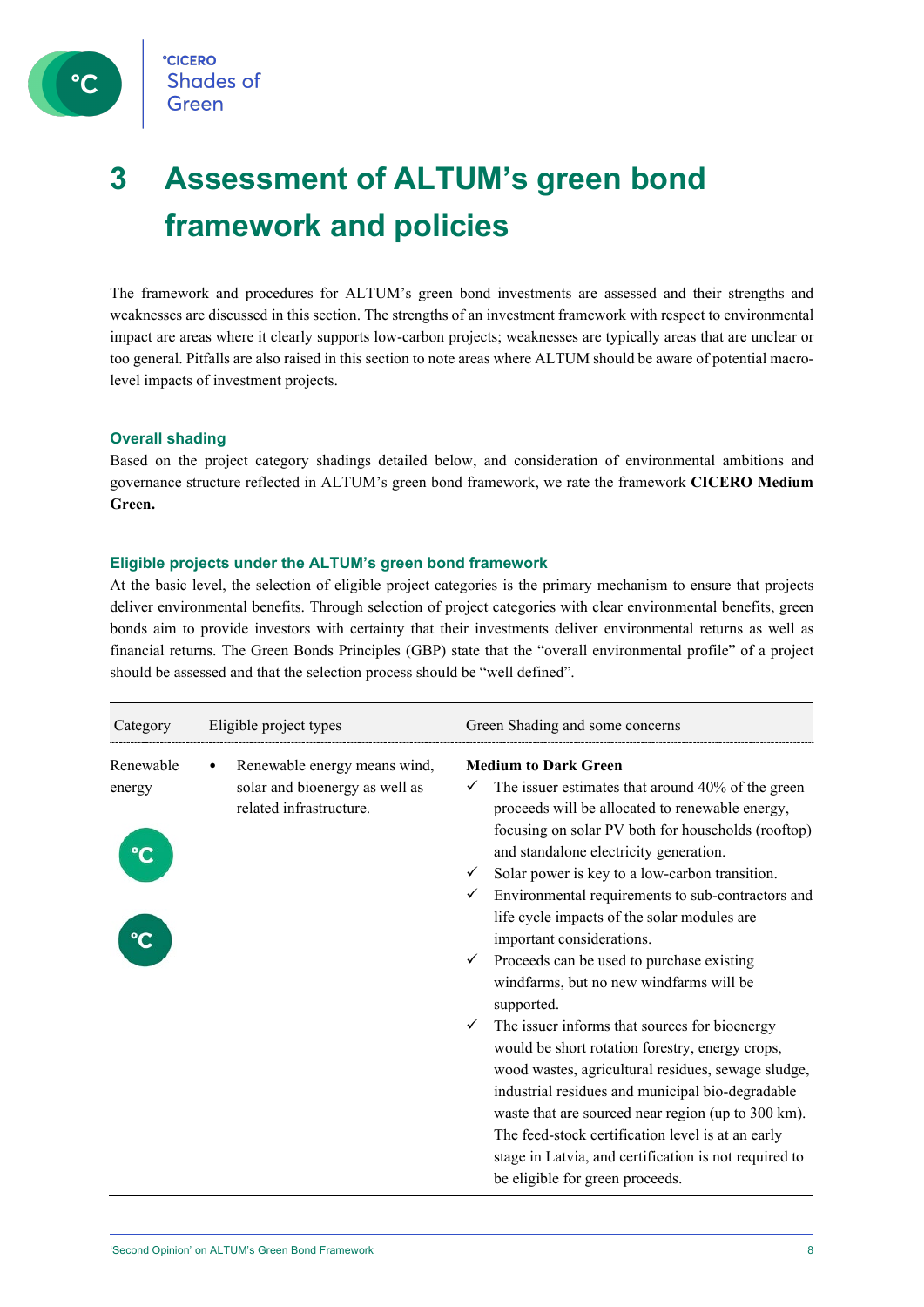

life for technologies not compatible with zero carbon emission (lock-in). Also, be aware of possible rebound effects.

**CICERO** 

**Shades of** Green

<span id="page-8-0"></span><sup>4</sup> [Energy Efficiency 2020 –](https://www.iea.org/reports/energy-efficiency-2020) Analysis - IEA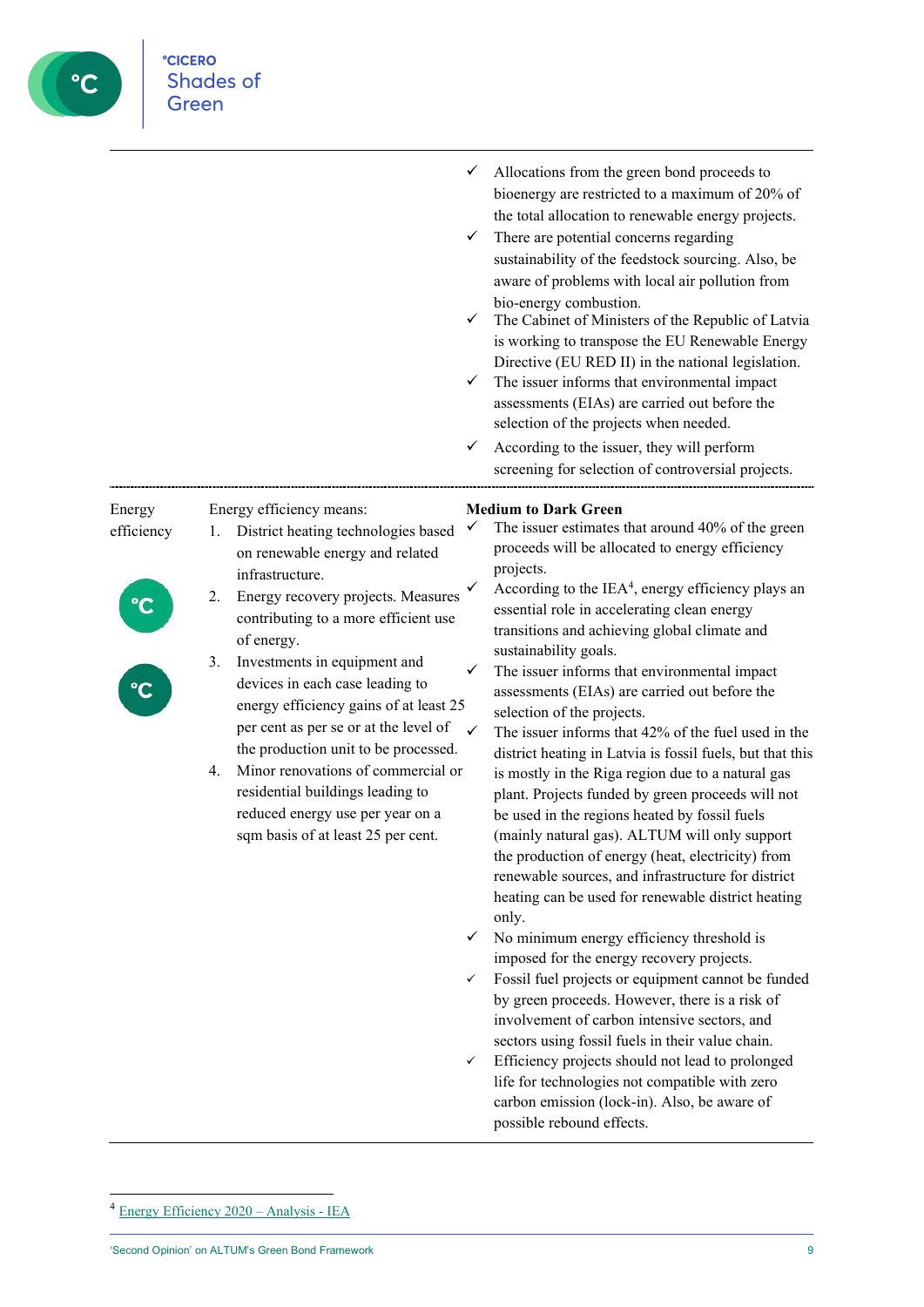

| $\checkmark$ | We encourage the issuer to be ambitious when   |
|--------------|------------------------------------------------|
|              | selecting assets for funding within the energy |
|              | efficiency category.                           |

#### Green buildings Green buildings mean: 1. Residential or non-residential buildings with EPC-labels at least A, set in accordance with national regulations. 2. Major renovations of commercial or residential buildings leading to reduced energy use per year on a sqm basis of at least 35 per cent. **Light to Medium Green**  $\checkmark$  The issuer estimates that around 15% of the green proceeds will be allocated to green buildings, and allocations. provided to A and A+ energy class buildings only.<sup>[5](#page-9-0)</sup>

- informs that allocations to green buildings will be restricted to a maximum of 30% of the total Construction of new buildings will be eligible for finance. The issuer informs that financing will be
- $\checkmark$  For public buildings, the minimum permitted level for non-renewable primary energy consumption for new office buildings is  $\leq 110$  kWh/m<sup>2</sup> for class A and  $\leq$  95 kWh/m<sup>2</sup> for class A+. For residential buildings (between 50-120 m<sup>2</sup>) the class A is  $\leq 110$ and class  $A + \leq 65$  kWh/m<sup>2</sup>.
- Class EPC A corresponds with the minimum requirements for new buildings. However, developers do not need to comply with this requirement if is not technically or functionally possible or if the cost-benefit analysis of the lifetime of the building indicates losses. If these exemptions can be demonstrated, the developer needs to comply with at least EPC C. According to the issuer, this is the situation in most cases.
- The issuer informs us that they expect close to 100% of the buildings financed to be class A. This corresponds to around a 30% increased energy efficiency for residential and 50% for public buildings compared to EPC C, representing a significant improvement.
- The investor should be aware buildings heated with fossil fuels and properties related to fossil intensive industries are eligible for green finance. However, buildings dedicated to extraction, storage, transport or manufacture of fossil fuels will be excluded.
- ALTUM will provide green financing to energy service companies (ESCOs) operating in the Baltic states and is looking to expand its services to other EU Member States as well. The ESCOs will operate within the restrictions of the green framework.
- ALTUM is including climate resiliency measures towards climate change, i.e., increased

<span id="page-9-0"></span><sup>&</sup>lt;sup>5</sup> As defined by the following Cabinet of Ministers Regulations[: https://likumi.lv/ta/id/322436-eku-energoefektivitates](https://likumi.lv/ta/id/322436-eku-energoefektivitates-aprekina-metodes-un-eku-energosertifikacijas-noteikumi)[aprekina-metodes-un-eku-energosertifikacijas-noteikumi](https://likumi.lv/ta/id/322436-eku-energoefektivitates-aprekina-metodes-un-eku-energosertifikacijas-noteikumi)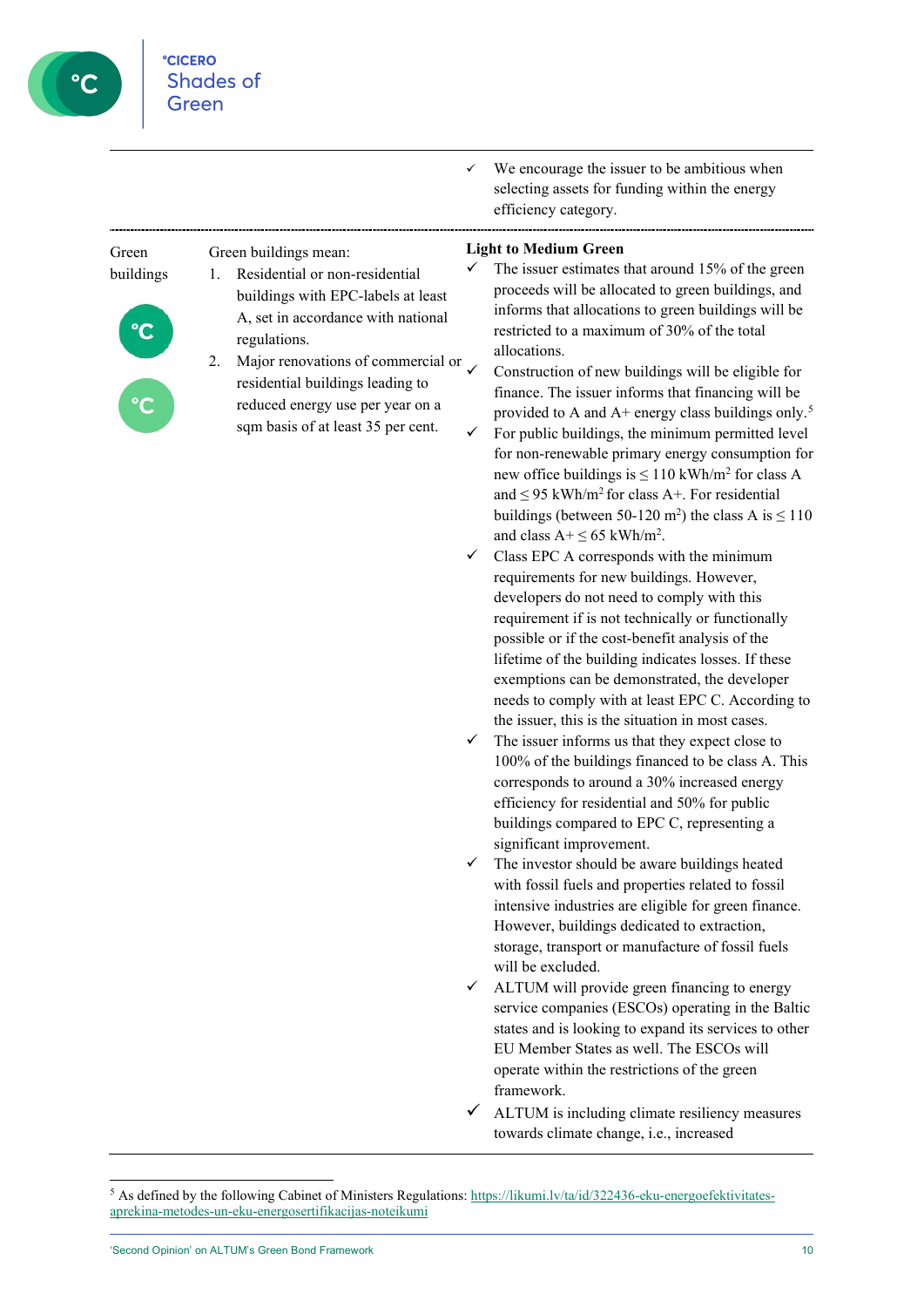| Green                         |                                                                                                                                                                                                                                                                                                                                                         |                                                                                                                                                                                                                                                                                                                                                                                                                                                                                                                                                                                                                                                                                                  |
|-------------------------------|---------------------------------------------------------------------------------------------------------------------------------------------------------------------------------------------------------------------------------------------------------------------------------------------------------------------------------------------------------|--------------------------------------------------------------------------------------------------------------------------------------------------------------------------------------------------------------------------------------------------------------------------------------------------------------------------------------------------------------------------------------------------------------------------------------------------------------------------------------------------------------------------------------------------------------------------------------------------------------------------------------------------------------------------------------------------|
|                               |                                                                                                                                                                                                                                                                                                                                                         | precipitation, temperature changes, etc.<br>Standardized risk management process is being<br>established on clients' activities to identify, assess,<br>and implement mitigation measures to adapt to<br>climate change and its impacts to increase the<br>resilience of green buildings to climate change.<br>When financing investment projects under EUs<br>Recovery and Resilience Facility <sup>6</sup> (RRF) the EU-<br>taxonomy's DNSH-adaptation criteria will be<br>applied. The issuer informs that this will also be<br>the case for other projects going forward.<br>ALTUM does not have any policies related to<br>reducing construction emissions from construction<br>activities. |
| Sustainable<br>transportation | Sustainable transportation means<br>transportation solutions/systems based<br>on non-fossil fuel and supporting<br>infrastructure. Includes, but is not<br>restricted to:<br>Zero-emission vehicles.<br>1.<br>Zero-emission passenger vehicles<br>2.<br>for public transportation.<br>Charging infrastructure to support<br>3.<br>clean transportation. | Dark Green<br>The issuer estimates that around 5% of the green<br>proceeds will be allocated to energy sustainable<br>transportation.<br>ALTUM will calculate the life cycle emissions of<br>$\checkmark$<br>the vehicles <sup>7</sup> , and GHG-emissions savings will be<br>calculated e.g. based on the carbon intensity in the<br>electricity grid.                                                                                                                                                                                                                                                                                                                                          |

<span id="page-10-0"></span>Table 1. Eligible project categories

**CICERO** 

**Shades of** 

**C** 

#### **Background**

As a member of the EU, Latvia is subject to the EU's climate targets of reducing collective EU greenhouse gas emissions by at least 55% by 2030, increasing the share of renewable energy to 38-40% and improving energy efficiency by at least 40%<sup>[8](#page-10-3)</sup>. The European Green Deal aims for carbon neutrality in 2050. Each of the Baltic countries have developed National Energy and Climate Plans (NECPs) in which they outline their targets and strategies in all sectors.<sup>[9](#page-10-4)</sup> These strategies include measures such as increasing renewable energy capacity, increasing energy efficiency, facilitating the large-scale implementation of clean transportation alternatives, and increasing carbon sinks through reforestation and the LULUCF sector.

Latvia's overarching climate targets is to be carbon neutral within 2050, and they have developed a national climate strategy which outlines how the target shall be met. Two strategic objectives have been identified: 1) reduction of GHG emissions in all sectors of national economy; 2) increase of  $CO<sub>2</sub>$  removals. The strategy also gives interim targets to achieve the transition towards climate neutrality of 38% reduction by 2030 and 76% reduction by 2040. Currently, renewable energy sources account for 40% of Latvia's primary energy supply and more than half of electricity generation. [10](#page-10-5)

<span id="page-10-1"></span><sup>6</sup> [Commission endorses Latvia's plan \(europa.eu\)](https://ec.europa.eu/commission/presscorner/detail/en/IP_21_3134)

<span id="page-10-2"></span><sup>&</sup>lt;sup>7</sup> Methodology approved by the Latvian Cabinet of Ministers, [Siltumnīcefekta gāzu emisiju aprēķina metodika \(likumi.lv\)](https://likumi.lv/ta/id/296651-siltumnicefekta-gazu-emisiju-aprekina-metodika)

<span id="page-10-3"></span><sup>8</sup> [2030 Climate Target Plan | Climate Action \(europa.eu\)](https://ec.europa.eu/clima/policies/eu-climate-action/2030_ctp_en)

<span id="page-10-4"></span><sup>9</sup> [Latvijas nacionālais attīstības plāns 2021.](https://www.pkc.gov.lv/sites/default/files/inline-files/NAP2027__ENG.pdf)–2027. gadam (pkc.gov.lv)

<span id="page-10-5"></span><sup>&</sup>lt;sup>10</sup> [OECD Environmental Performance Reviews: Latvia 2019 \(Abridged version\)](https://www.oecd.org/environment/country-reviews/OECD-EPR-Latvia-2019-Abridged-Version.pdf)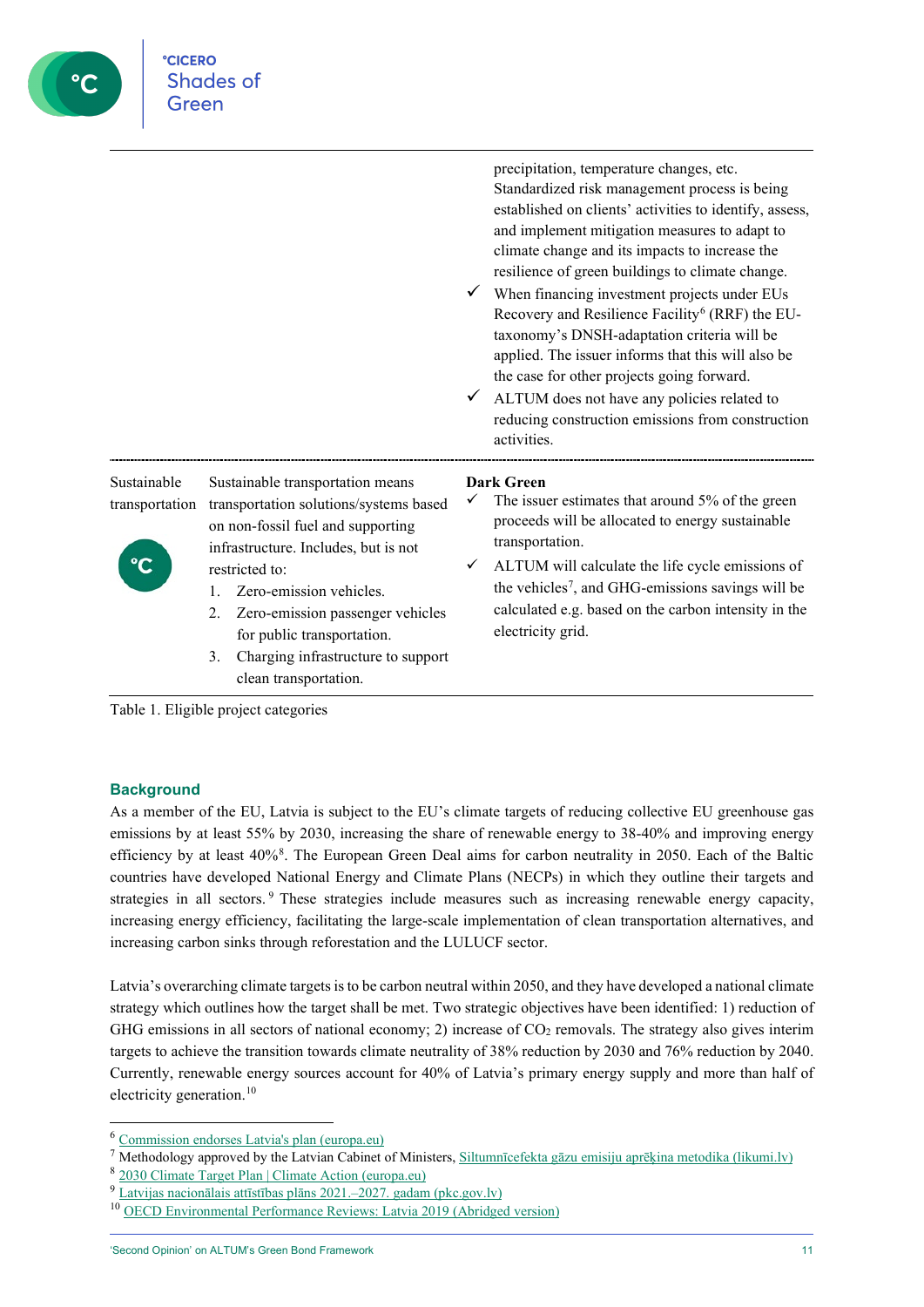сісеко<br>Shades of

As a national development financial institution, ALTUM is playing an important role in developing the society in a sustainable way. ALTUM aims to support Latvia in achieving the climate targets set out in the National Energy and Climate Plan for 2021-2030. ALTUM's credit policy, as well as cooperation with other financial sector participants, are reviewed in accordance with these challenges.

#### <span id="page-11-0"></span>**Governance Assessment**

Four aspects are studied when assessing the ALTUM's governance procedures: 1) the policies and goals of relevance to the green bond framework; 2) the selection process used to identify eligible projects under the framework; 3) the management of proceeds; and 4) the reporting on the projects to investors. Based on these aspects, an overall grading is given on governance strength falling into one of three classes: Fair, Good or Excellent. Please note this is not a substitute for a full evaluation of the governance of the issuing institution, and does not cover, e.g., corruption.

As ALTUM is administering and implementing state aid programs decided by the cabinet, ALTUM currently has no separate strategic plan or targets for promoting a transition to a low carbon society. The issuer still focuses on sustainability and has recently established a roadmap to better include sustainability in ALTUM's value chain. ALTUM is not yet reporting on its scope 2 and 3 emissions. The issuer includes climate resiliency measures for their green buildings portfolio, and aims to incorporate climate risk assessment in the loan origination assessment processes for the remaining portfolio within a two year period. The issuer further informs us that they will consider reporting in line with TCFD.

ALTUM's selection process is strong and builds on experiences from the 2017 framework. Relevant projects are screened for lock-in risks, rebound effects and controversial projects, and the environmental experts hold a veto. Reporting has been working well for the 2017 framework, and relevant KPIs have been provided for the 2021 framework. Impact reporting will be externally verified.



<span id="page-11-1"></span>The overall assessment of ALTUM's governance structure and processes gives it a rating of **Good**.

#### **Strengths**

According to the IEA, renewable energy and energy efficiency play essential roles in accelerating clean energy transitions and achieving global climate and sustainability goals. ALTUM's green bond framework is expected to focus on renewable energy and energy efficiency and will most likely contribute to Latvia's climate targets, and is considered a strength. It is a strength that the issuer has laid down a 300 km sourcing threshold to ensure local sourcing of biofuels and thus reduce transportation needs. It is furthermore a strength that ALTUM requires EIAs before a project within the renewable energy and energy efficiency categories are selected, which will reduce the possibilities of supporting projects with high negative environmental impacts. By excluding fossil fuel projects or equipment in these categories ALTUM is reducing the risk of lock in of e.g. fossil fuel infrastructure. However, there is a risk of involvement of carbon intensive sectors, and sectors using fossil fuels in their value chain. We encourage the issuer to be ambitious when selecting assets for funding within the energy efficiency category.

<span id="page-11-2"></span>It is considered a strength that ALTUM is including climate resiliency measures in green buildings.

#### **Weaknesses**

We find no material weaknesses in ALTUM's green bond framework.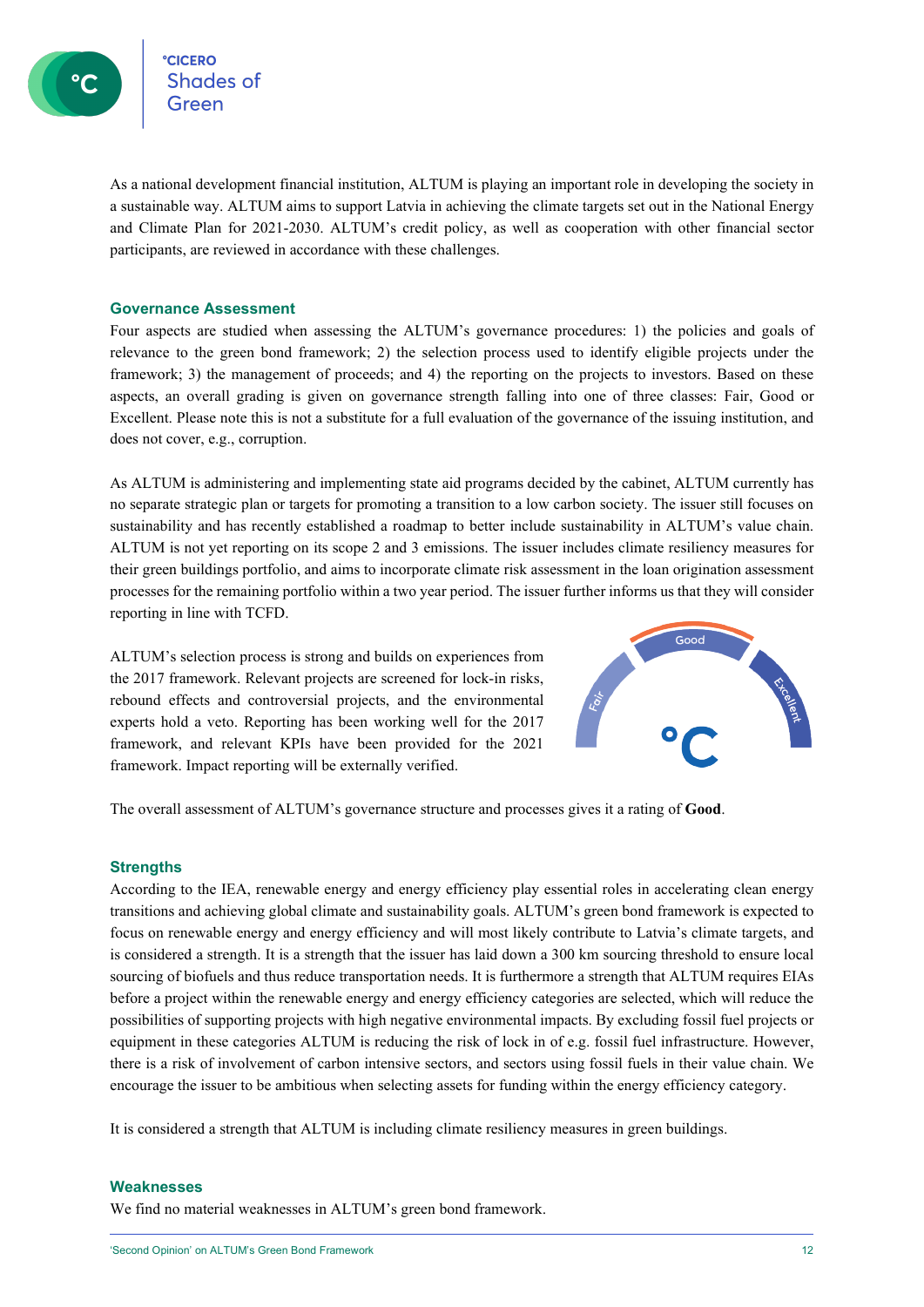#### <span id="page-12-0"></span>**Pitfalls**

Even if ALTUM as an administrator of state aid programs currently does not have a separate strategic plan or targets for promoting a transition to a low carbon society, we encourage the issuer to establish their own sustainability targets, including emission reduction targets also for their portfolio. This will send a clear signal to ALTUM's customers on the importance of reducing the climate impacts also from the customers' side.

Efficiency improvements may lead to rebound effects. When the cost of an activity is reduced there will be incentives to do more of the same activity. ALTUM should be aware of such effects and possibly avoid green bond funding of projects where the risk of rebound effects is particularly high. CICERO Green encourages ALTUM to establish energy efficiency thresholds for the energy recovery projects.

Even though it is a strength that the issuer aims to source feedstock for biofuels locally and conduct EIAs before a project is selected, there is a risk of unsustainable sourcing when the feedstock is not certified. We encourage the issuer to establish criteria related to certification of feedstock for bioenergy.

As the energy performance of buildings improves, construction emissions are becoming a more significant share of a building's climate footprint and should be managed. Efforts to reduce construction phase emissions are also important to further limit the environmental impact of buildings. ALTUM's green building criteria could be more ambitious on these elements. Allowing buildings heated with fossil fuels to be allocated green loans may increase the risk of lock-inn of fossil fuel heating sources. We encourage the issuer to tighten the selection criteria for green buildings, and consider not allocating green loans to buildings heated with fossil fuels as well as buildings housing emission intensive customers.

Even if ALTUM is including climate resiliency measures for their green building's portfolio, the issuer has not carried out systematic climate risk assessments to identify the physical climate risks ALTUM's own premises or their portfolio are exposed to. However, the issuer aims to incorporate climate risk assessment in the loan origination assessment processes for the remaining portfolio within a two-year period. CICERO Green encourages ALTUM to start reporting in line with TCFD.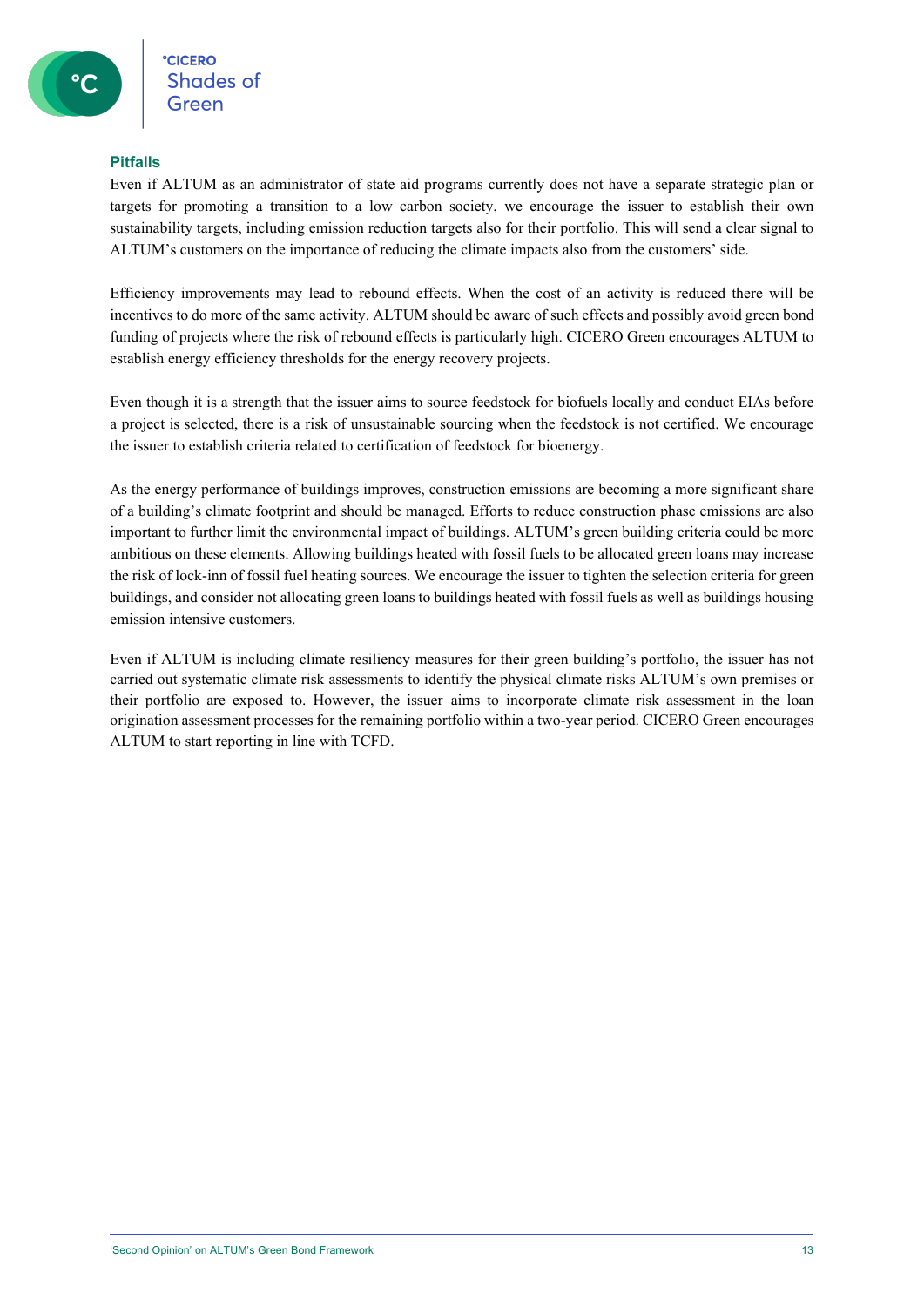

 $\bullet$ 

# <span id="page-13-0"></span>**Appendix 1:**  Referenced Documents List

| Number | Document Document Name                                                                                                  | Description                                                                                                                                     |
|--------|-------------------------------------------------------------------------------------------------------------------------|-------------------------------------------------------------------------------------------------------------------------------------------------|
| 1      | ALTUM Green Bond Framework, dated<br>September 2021.                                                                    | Green Bond Framework.                                                                                                                           |
| 2      | Consolidated and Separate Annual Report for the The report summarizes key financial and<br>year 2020, dated 31-03-2021. | development information.                                                                                                                        |
| 3      | Development Finance Institution Law, dated 15-11-The law specifies the organizational structure,<br>2014.               | administration, financial management of<br>ALTUM, its procedure for the development,<br>approval, implementation and monitoring of<br>programs. |
| 4      | National Development Plan of Latvia for<br>2021-202, approved 02-07-2020.                                               | Latvia's highest national-level medium-term<br>planning document, defining Latvia's long term<br>development vision.                            |
| 5      | Strategy of Latvia for the Achievement of<br>Climate Neutrality by 2050, dated 2019.                                    | Outlining interim targets and measures to reach<br>Latvia's climate neutrality by 2050-target.                                                  |
| 6      | ALTUM's green bonds investor report, including<br>an overview of green projects, dated 30-06-2021                       | Giving investors information on the green bond<br>issuances of 2017 and 2012.                                                                   |